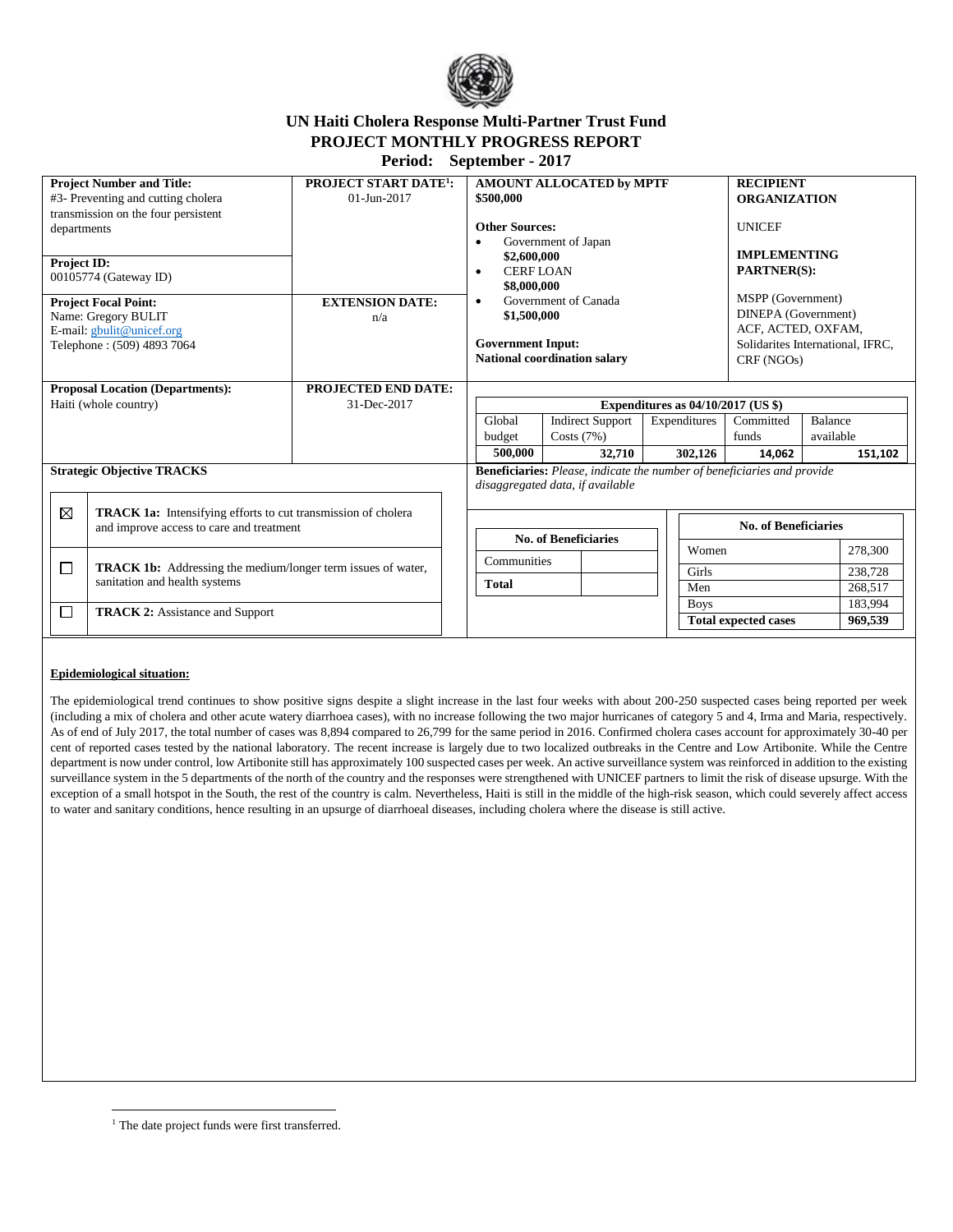

## **UN Haiti Cholera Response Multi-Partner Trust Fund PROJECT MONTHLY PROGRESS REPORT Period: September - 2017**



#### **Key achievements:**

#### *Reinforced National and departmental coordination*

In order to strengthen coordination at national and departmental level, UNICEF and WHO/PAHO have constituted a joined coordination supporting the Ministry of Public Health and Population (MSPP). Although already in place, this remains to be strengthened to increase the capacity of surveillance and decision-making of the National Technical Committee Against Cholera (MSPP and DINEPA [National Directorate of Safe Water and Sanitation]). Coordination meetings take place every Monday. In addition, upon the proposition of UNICEF, a separate coordination meeting between UNICEF and WHO/PAHO has been agreed to take place every Monday in order to better articulate and coordinate each organizations' activities.

#### *Improved rapid response*

Financial resources for the Alert-Response Strategy increased immediately following hurricane Matthew and throughout 2017, thus enabling to activate more rapid response teams, increase their scope of activity to reinforce sensitization and community engagement, thereby resulting in better control of outbreaks and progress towards the goal of eliminating cholera in Haiti. Hence, from January 1 to September 30, 2017, nationwide, 91 per cent of suspected cases (9,313 out of 10,216) declared by the MSPP received rapid responses, 91 per cent of them within 48h. Thanks to these interventions within communities, 78,861 households received at least one water treatment product at home through the 'cordon sanitaire'. Furthermore, about 900,000 persons have been sensitized, during the response interventions or specific prevention activities in the main cholera hotspot, with a higher number of persons sensitized since the launching of the high impact operation in July 2017.

To accelerate progress to attain the lowest number of incidence possible and in ensuring appropriate measures as the high transmission season starts, UNICEF together with the MSPP, developed since July 2017, a response and communication campaign in the West Metropolitan areas – and a specific communication plan in the Centre and Artibonite department. This strategy yielded positive results, as transmission is currently at its lowest level in the West department since the beginning of the epidemic in Haiti.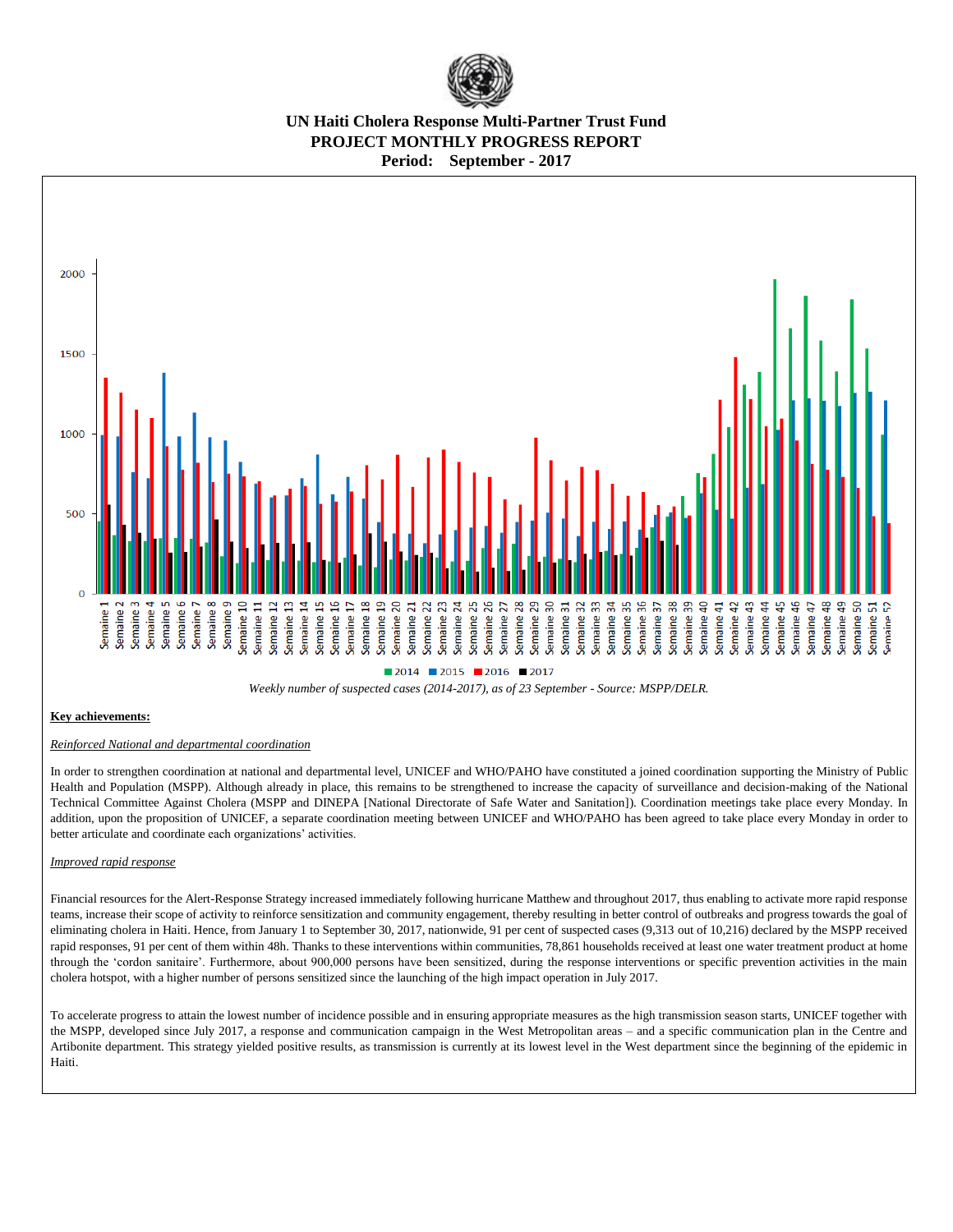

### **UN Haiti Cholera Response Multi-Partner Trust Fund PROJECT MONTHLY PROGRESS REPORT Period: September - 2017**

There has been no significant increase in the number of suspected cases of cholera in the areas exposed to hurricane Irma and Maria, as a result of reinforced surveillance system in the five departments of the north of Haiti. Moreover, responses were strengthened with UNICEF partners in order to limit the risk of disease upsurge. At the same time, an outbreak is still ongoing in Artibonite and Centre departments, which require special focus to prevent spreading to other parts of the country.

Despite the significant results achieved to date, cholera efforts are at stake as funds to maintain this strategy in 2018 are insufficient with a mere 20 per cent of necessary funds available to date. Strong financial support is essential to maintain the current levels and further lower the number of cases to reach the national goal of cholera elimination by 2022.

| COMMUNITY RESPONSE AT A GLANCE - Summary of activities from mid-August to mid-<br>September 2017 |              |  |  |  |  |
|--------------------------------------------------------------------------------------------------|--------------|--|--|--|--|
| Suspected cases reported by MSPP                                                                 | 1,633        |  |  |  |  |
| Responded cases by NGOs teams                                                                    | 2,370        |  |  |  |  |
| % of response < 48 h                                                                             | $\mathbf{1}$ |  |  |  |  |
| % of responded cases                                                                             | $\mathbf{1}$ |  |  |  |  |
| Number of joint responses EMIRA (MSPP + NGO)                                                     | 299          |  |  |  |  |
| % of joint responses                                                                             | $\Omega$     |  |  |  |  |
| Average of households per response (i.e "cordon sanitaire" size)                                 | 12           |  |  |  |  |
| Number of persons treated with chimioprophylaxy                                                  | 3,850        |  |  |  |  |
| Number of households having received at least one handwashing product                            | 9,543        |  |  |  |  |
| Number of persons sensitized (rapid responses only)                                              | 44,008       |  |  |  |  |
| Number of disinfected houses                                                                     | 8,335        |  |  |  |  |
| Average of disinfected houses per response                                                       | 9            |  |  |  |  |
| Number of emergency water chlorination points activated                                          | 39           |  |  |  |  |

#### *Improved control of water systems chlorination in the West department*

Another key element for controlling cholera is ensuring drinking water chlorination in the West department. This department represents the main risk of national outbreak due to the dense population living in poor sanitary conditions. In addition to strengthening the regional office of DINEPA of the West department to ensure water systems chlorination control in key areas, UNICEF also increased the monitoring of private water tanks chlorination through four DINEPA agents supported by NGO partners for the training of reservoir owners. Discussion are ongoing to restart the control of private trucks chlorination that was stopped due to lack of funding in 2016.

UNICEF continues its support to the DINEPA cholera cell composed of three agents through salary payment and logistic support.

#### *Increased communication to the public*

Three communication plans are being implemented for the departments of Artibonite, Center and West. These plans aim to involve communities through the empowerment of local authorities and community networks/associations. The strategy consists of strengthening social communication through action oriented messages. New messages and tools were developed. In addition, these plans also aim to strengthen communication at the CTC/CTDA level between patients and health workers.

To reinforce the messages during interventions, additional sensitization leaflets with harmonized messages are being produced and will delivered to MSPP, DINEPA and NGO partners.